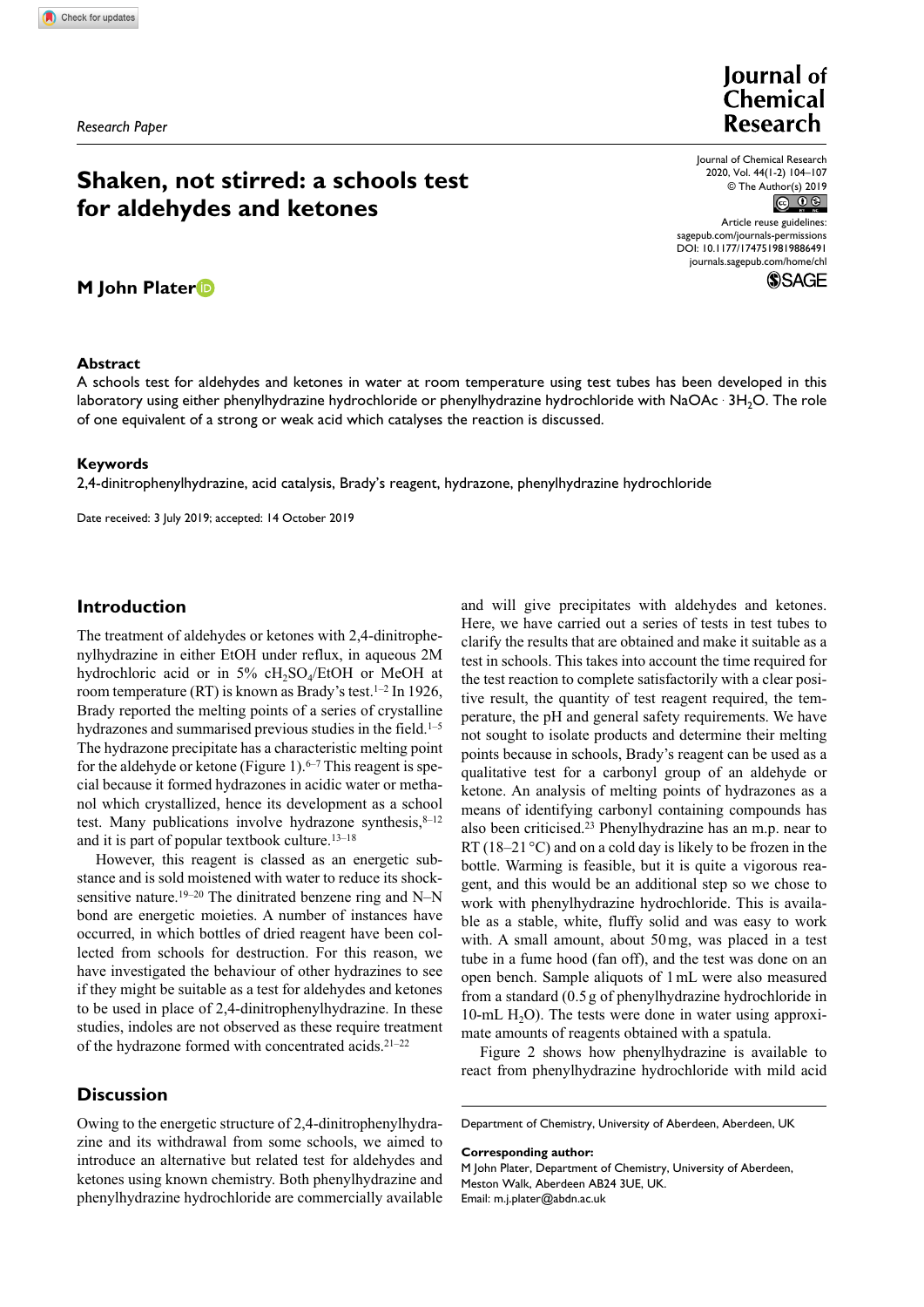catalysis. The more vigorous reagent is produced from treating phenylhydrazine hydrochloride with NaOAc .  $3H<sub>2</sub>O<sup>13</sup>$  because the equilibrium shown increases the concentration of phenylhydrazine. However, for both these schemes in Figure 2, we showed that the small stoichiometric quantity of acid, either hydrochloric acid or acetic acid, is critical to producing an acceptable and rapid positive test result. If phenylhydrazine hydrochloride in water was acidified with 2–3 drops of conc. aqHCl, precipitate formation was inhibited presumably because the hydrazine primary amine is protonated. Also, if phenylhydrazine hydrochloride is neutralised with KOH in water, the test was not satisfactorily fast enough with both aldehydes and ketones. This illustrates that the one equivalent of acid present with the reagent, aqHCl or aqHOAc, catalyses the hydrazone formation. Methanol or ethanol was not satisfactory as solvents to give precipitates under these conditions so only water was used. The precipitates were presumed to be hydrazones and were not characterised any further.

The results are shown in Table 1 and 2. Most of the aldehydes reacted satisfactorily with phenylhydrazine hydrochloride (Table 1, Entries 1–9, Test 1) to give precipitates within 2–3 s. Methanal gave a white precipitate, glyoxal gave an orange/brown precipitate and glycolaldehyde dimer gave an orange/yellow precipitate after heating. Photographs of Entries 1–3 and Entry 9, from vanillin, are shown in the ESI [\(Supplemental Figure S1–S4](https://journals.sagepub.com/doi/suppl/10.1177/1747519819886491)). Phenylhydrazine hydrochloride did not react with acetone at RT or on heating (Table 2, Entry 10, Test 1). Other ketones (Table 2 Entries 11–13) gave no precipitate at RT. Ketones are less electrophilic than aldehydes, which slows down the reaction. However, phenylhydrazine hydrochloride/NaOAc · 3H<sub>2</sub>O reacts satisfactorily with both aldehydes and ketones at RT within a few seconds (Table 1 and 2, Test 2). The base will deprotonate the phenylhydrazine hydrochloride, giving phenylhydrazine and acetic acid which is a much weaker acid (Figure 2). The phenylhydrazine is more available to react compared to phenylhydrazine hydrochloride which will dissociate less in water, and acetic acid can catalyse the reaction. Methanal



**Figure 1.** A classic test for an aldehyde or ketone with 2,4-dinitrophenylhydrazine in ethanol or water with acid catalysis.

gave a white precipitate, glyoxal gave a lemon yellow precipitate, glycolaldehyde dimer gave a green/grey haze on heating and vanillin gave a white precipitate [\(Supplemental](https://journals.sagepub.com/doi/suppl/10.1177/1747519819886491)  [Figures S1–S4](https://journals.sagepub.com/doi/suppl/10.1177/1747519819886491) in the ESI). 3,5-Dinitrosalicylaldehyde gave a brown precipitate (Entry 8). Glucose, fructose and other reducing sugars can react in boiling water and is the basis of the osazone test for reducing sugars which was developed by Emil Fischer.13,24–30

## **Conclusion**

A satisfactory school test for aldehydes and ketones in test tubes has been developed using phenylhydrazine hydrochloride and NaOAc  $\cdot$  3H<sub>2</sub>O in water at RT, which gives a precipitate in a few seconds with shaking. Phenylhydrazine hydrochloride in water at RT will give a precipitate with aldehydes in 2–3s but not ketones. The reagent is best weighed out directly into test tubes in approximate quantities in a fume hood, but the test can be done on an open bench. A 50-mg sample of phenylhydrazine hydrochloride with or without  $NaOAc \cdot 3H_2O$  (50 mg) is a suitable quantity to be weighed out and mixed with five drops of the carbonyl compound in water.

# **Experimental**

# *Warning*

Phenylhydrazine31 and 2,4-dinitrophenylhydrazine/MeOH/ H+ (Brady's reagent) are toxic compounds and should be handled with care.

By wearing disposable gloves, solid phenylhydrazine hydrochloride, a stable white fluffy solid, was transferred by a spatula from the reagent bottle into test tubes in a fume hood. The fume hood was not switched on. The test tubes can then be used on an open bench. Initially, 50-mg samples of phenylhydrazine hydrochloride were weighed out with a balance, and it was verified that this quantity was satisfactory for the test with aldehydes and ketones. An estimated quantity from a spatula in a fume hood, switched off, was used for simplicity as was the quantity of NaOAc  $\cdot$  3H<sub>2</sub>O (50 mg or an excess). We assume this is likely to be the scenario in a school for simplicity, speed and safety. We also used 1-mL aliquots of reagent from a standard solution which had been kept sealed for 2 months (0.5 g of phenylhydrazine hydrochloride in  $10$ -mL  $H<sub>2</sub>O$ ). Phenylhydrazine hydrochloride or phenylhydrazine hydrochloride and NaOAc  $\cdot$  3H<sub>2</sub>O



**Figure 2.** Top: Phenylhydrazine hydrochloride is only weakly dissociated because hydrogen chloride is a strong mineral acid. Bottom: Treatment with NaOAc  $\cdot$  3H<sub>2</sub>O liberates more phenylhydrazine because acetic acid is a weak acid.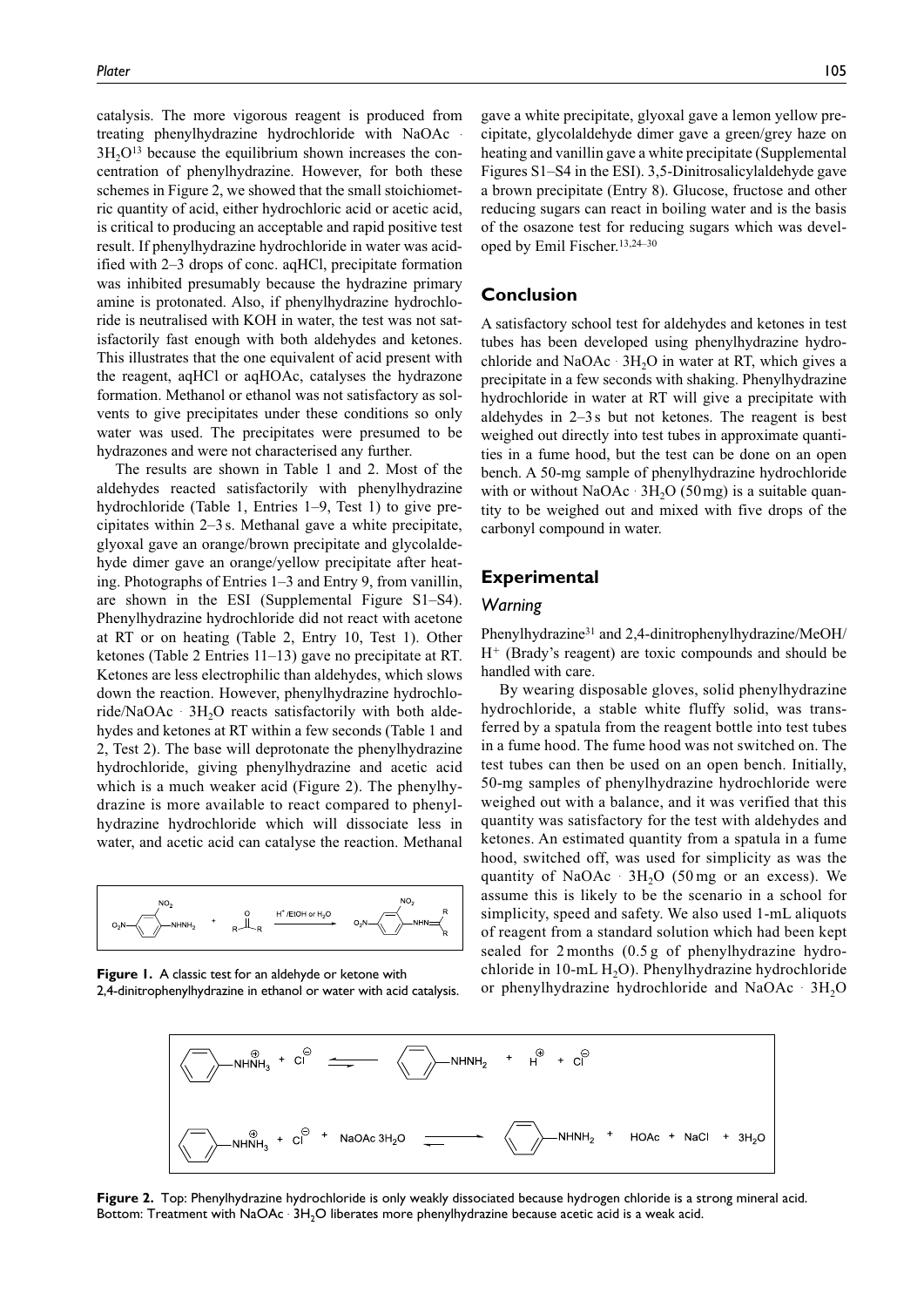| Entry          | Name                                    | Structure                         | Test I<br>PhNHNH <sub>3</sub> Cl (RT in water)      | Test 2<br>$PhNHNH3Cl/NaOAc1$<br>$3H2O$ (RT in water) |
|----------------|-----------------------------------------|-----------------------------------|-----------------------------------------------------|------------------------------------------------------|
|                | Aqueous methanal solution               | н                                 | White precipitate                                   | White precipitate                                    |
| $\overline{2}$ | Glyoxal                                 | O                                 | Orange/brown precipitate                            | Lemon yellow precipitate                             |
| 3              | Glycolaldehyde dimer<br>(monomer shown) | O<br>HO                           | Orange/yellow precipitate<br>$(50 °C)$ for $5 min)$ | Green/grey haze<br>$(50 °C)$ for 5 min)              |
| 4              | Acetaldehyde                            | Ο                                 | White precipitate                                   | White precipitate                                    |
| 5              | Isobutyraldehyde                        |                                   | White precipitate                                   | White precipitate                                    |
| 6              | Benzaldehyde                            | O                                 | White precipitate                                   | White precipitate                                    |
| 7              | Salicylaldehyde                         | O<br>OН                           | White precipitate                                   | White precipitate                                    |
| 8              | 3,5-Dinitrosalicylaldehyde              | $O_2N$<br>$\circ$<br>$O_2N$<br>ρн | Weak orange haze                                    | Brown precipitate                                    |
| 9              | Vanillin                                | O<br>HO-                          | White precipitate<br>(slower to form)               | White precipitate                                    |

**Table 1.** Test for aldehydes with a minimum quantity of 50 mg of PhNHNH<sub>3</sub>Cl or PhNHNH<sub>3</sub>Cl/NaOAc  $\cdot$  3H<sub>2</sub>O in water (8 mL) at RT for 2–3s unless otherwise stated.

RT: room temperature.

Photographs of test tubes for Entries 1–3 and 9 are in the ESI ([Supplemental Figures S1-S4\)](https://journals.sagepub.com/doi/suppl/10.1177/1747519819886491). All tests were shaken manually in a test tube.

|          | Table 2. Test for ketones with a minimum quantity of 50mg of PhNHNH <sub>3</sub> CI/NaOAc · 3H <sub>2</sub> O in water (8mL) at RT for a few |  |  |  |  |
|----------|----------------------------------------------------------------------------------------------------------------------------------------------|--|--|--|--|
| seconds. |                                                                                                                                              |  |  |  |  |

| Entry        | Name          | Structure | Test I<br>PhNHNH <sub>3</sub> CI (RT in water) | Test 2<br>PhNHNH <sub>3</sub> Cl/NaOAc 3H <sub>2</sub> O (RT in water) |
|--------------|---------------|-----------|------------------------------------------------|------------------------------------------------------------------------|
| 10           | Acetone       | O         | No precipitate                                 | White precipitate                                                      |
| $\mathbf{H}$ | Butan-2-one   | O         | No precipitate                                 | White precipitate                                                      |
| 12           | Acetophenone  | O         | No precipitate                                 | White precipitate                                                      |
| 13           | Mesityl oxide | O         | No precipitate                                 | Haze                                                                   |

RT: room temperature.

All tests were shaken manually in a test tube.

were mixed in water (8 mL) in a test tube at RT by shaking or with upwards and downwards movements of a spatula. Five drops of the aldehyde or ketone was added and a precipitate formed within seconds with shaking.

The test tube was not stoppered with a bung but was shaken from side to side with the top held in one hand between thumb and forefinger. The test with glycolaldehyde was heated at 50 °C for 5 min in a water bath. See